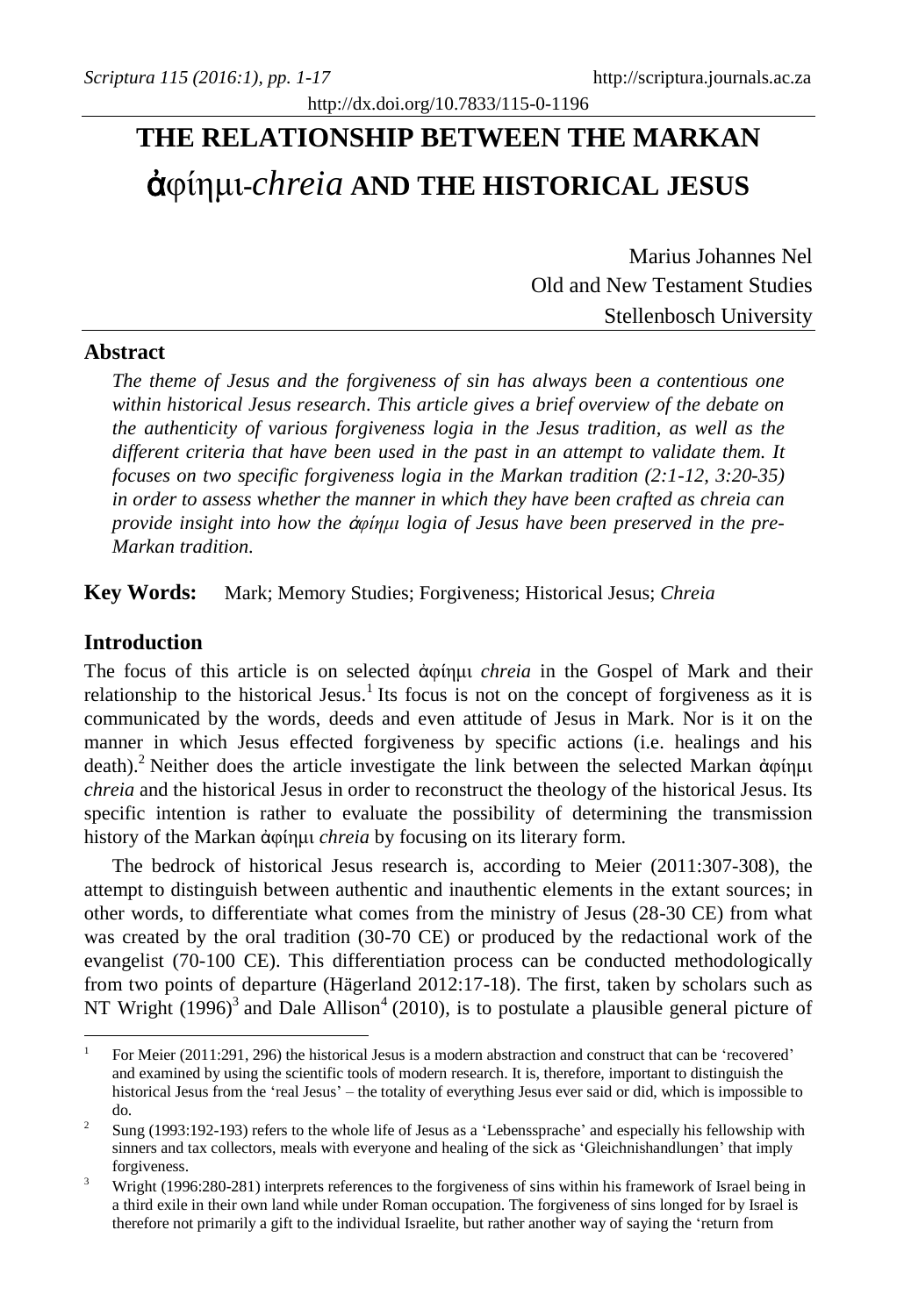the historical Jesus and then to examine what sense individual traditions or sayings make therein. The second, taken by scholars such as John Meier (1991) and Dominic Crossan (1991), is to begin with the authentication of the individual components of the tradition and then to attempt to construct the historical Jesus only from elements verified as being authentic $\frac{5}{3}$ 

This article will begin by giving a brief overview of studies that have attempted to identify authentic ἀφίημι logia in the Jesus tradition after which a literary form-based approach to studying ἀφίημι logia in the synoptic gospels and their implications for understanding how they were transmitted by the early church will be discussed. This approach will then be evaluated in terms of studies of the *chreia* in Mark 2:1-12 (Hägerland 2012) and 3:20-35 (Damm 2013; Mack & Robbins 1989) and the redaction and use of ἀφίημι logia in Matthew and Luke.

# **The Authentication of** ἀ**φίημι logia in the Jesus Tradition**

It is evident from the table below (adapted from Sung  $(1993:285)$ <sup>6</sup> that while Matthew, Mark, Luke, John, *Gospel of Thomas*, and possibly James, all contain ἀφίημι logia linked to Jesus they do not contain a considerable amount thereof. The limited occurrence of ἀφίημι logia validates the comment of Vincent Taylor (1941:11) that the extant material in the gospels on Jesus forgiving sin is less than might be expected, as well as the remark of James Dunn (2003, 788) that the sparseness of material within the Jesus tradition forbids any attempt to make much of the theme of Jesus and forgiveness.

| Pericopae                                               | <b>Source</b> | <b>Thomas</b> | <b>Matthew</b> | <b>Mark</b>      | Luke                  | <b>John</b> | <b>James</b> |
|---------------------------------------------------------|---------------|---------------|----------------|------------------|-----------------------|-------------|--------------|
| Prehistory<br>$of Jesus -$<br>Zechariah's<br>prediction | L             |               |                |                  | 1:77                  |             |              |
| John the Baptist                                        | Mark          |               |                | 1:4              | 3:3                   |             |              |
| Healing of<br>the paralytic                             | Mark          |               | 9:2, 5, 6      | 2:5, 7, 9,<br>10 | 5:20<br>21, 23,<br>24 |             | [5:15?]      |
| Sin against<br>the Holy Spirit                          | Mark          | 44?           | 12:31, 32      | 3:28,29          | 12:10                 |             |              |
| The reason for<br>telling parables                      | Mark          |               |                | 4:12             |                       |             |              |

exile' for the whole nation. This 'return' from the third exile would signal that Israel's sins had been forgiven and that the covenant has been renewed. For Wright there is no real tension between the personal and the corporate forgiveness of sins. When Jesus announces to the paralysed man that his sins have been forgiven it means that the coming kingdom of YHWH (the eschatological work of the Spirit of YHWH) has embraced him and that the paralysed man was thus experiencing his own personal 'return from exile'.

<sup>4</sup> Allison (2009:62-63) includes the unlimited forgiveness of others (Matt. 18:21-22; Luke 17:3-4) amongst the sayings of Jesus that depict him as making uncommonly difficult demands to some of his followers.

- <sup>5</sup> The two approaches characterise the so-called Third and Renewed Quest respectively.
- 6 Parallels from the Letter of James and the Gospels of Thomas and John have been added.

 $\overline{a}$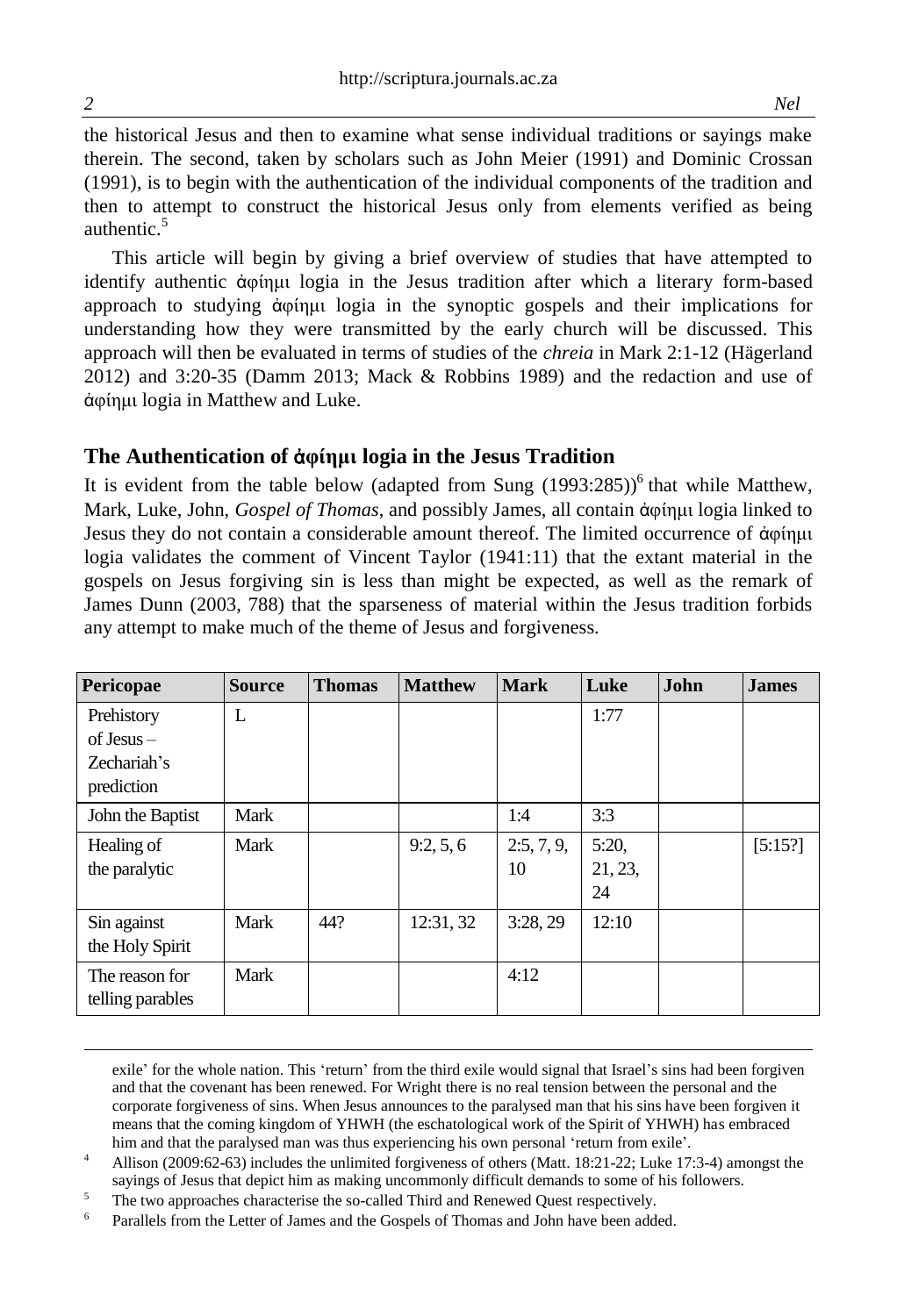| http://scriptura.journals.ac.za                                                    |  |
|------------------------------------------------------------------------------------|--|
| The Relationship between the Markan <i>d</i> oinun-chreia and the Historical Jesus |  |

| Reason for<br>forgiveness                                    | Mark | 6:14, 15         | 11:25<br>(26) |                 |       |  |
|--------------------------------------------------------------|------|------------------|---------------|-----------------|-------|--|
| Petition in prayer                                           | Q    | 6:12             |               | 11:4            |       |  |
| Forgiving a<br>brother                                       | Q    | 18:21            |               | 17:3,4          |       |  |
| Parable of the<br>unrepentant slave                          | M    | 18:27,<br>32, 35 |               |                 |       |  |
| Jesus'<br>forgiveness<br>of the woman<br>who anointed<br>him | L    |                  |               | 7:47,<br>48, 49 |       |  |
| Jesus' words at<br>the last supper                           | M    | 26:28            |               |                 |       |  |
| Jesus' words on<br>the cross                                 | L    |                  |               | 23:34           |       |  |
| Jesus' final<br>commission                                   | L    |                  |               | 24:47           |       |  |
| Jesus' appearance<br>to the disciples                        | J    |                  |               |                 | 20:23 |  |

Scholarship is divided on whether this scant material can be attributed to the historical Jesus. Some of the primary criteria that have been used by scholars to authenticate individual components of the Jesus tradition have been that of coherence, multiple attestation,<sup>7</sup> embarrassment and discontinuity (Meier 2011:310-322; Perrin 1967:39-49; Porter 2011:695-714). The application of these criteria has resulted in mixed results when applied to the ἀφίημι logia in the Jesus tradition. The results are:

(a) While there has been some support for the claim that according to the criterion of embarrassment (i.e. actions or sayings of Jesus that would have embarrassed the early church (Meier 2011:310)) that the baptism of Jesus by John the Baptist (Mark 1:4-11) can be considered to be authentic since it would have been problematic for the church to explain why Jesus had undergone a baptism of repentance for the forgiveness of sins (Backhaus 2011:1761; Meier 1991:168-171), there has been no consensus on the authenticity of the other ἀφίημι logia based on this criterion. This is a general problem with the criterion of embarrassment since there are few clear-cut examples thereof and it would thus be very difficult to get a full picture of the historical Jesus based on it alone (Meier 2011:313). It should also be kept in mind that Mark 1:4 is strictly speaking a John the Baptist logia and not one attributed to the historical Jesus.

1

<sup>7</sup> Multiple attestation is normally used in conjunction with the criteria of early attestation since it can indicate an earlier, common source. It also has to be used with other criteria since it can only indicate that the possible common source is an earlier one, and not that it is necessarily the earliest or authentic source (Porter 2011:712-713).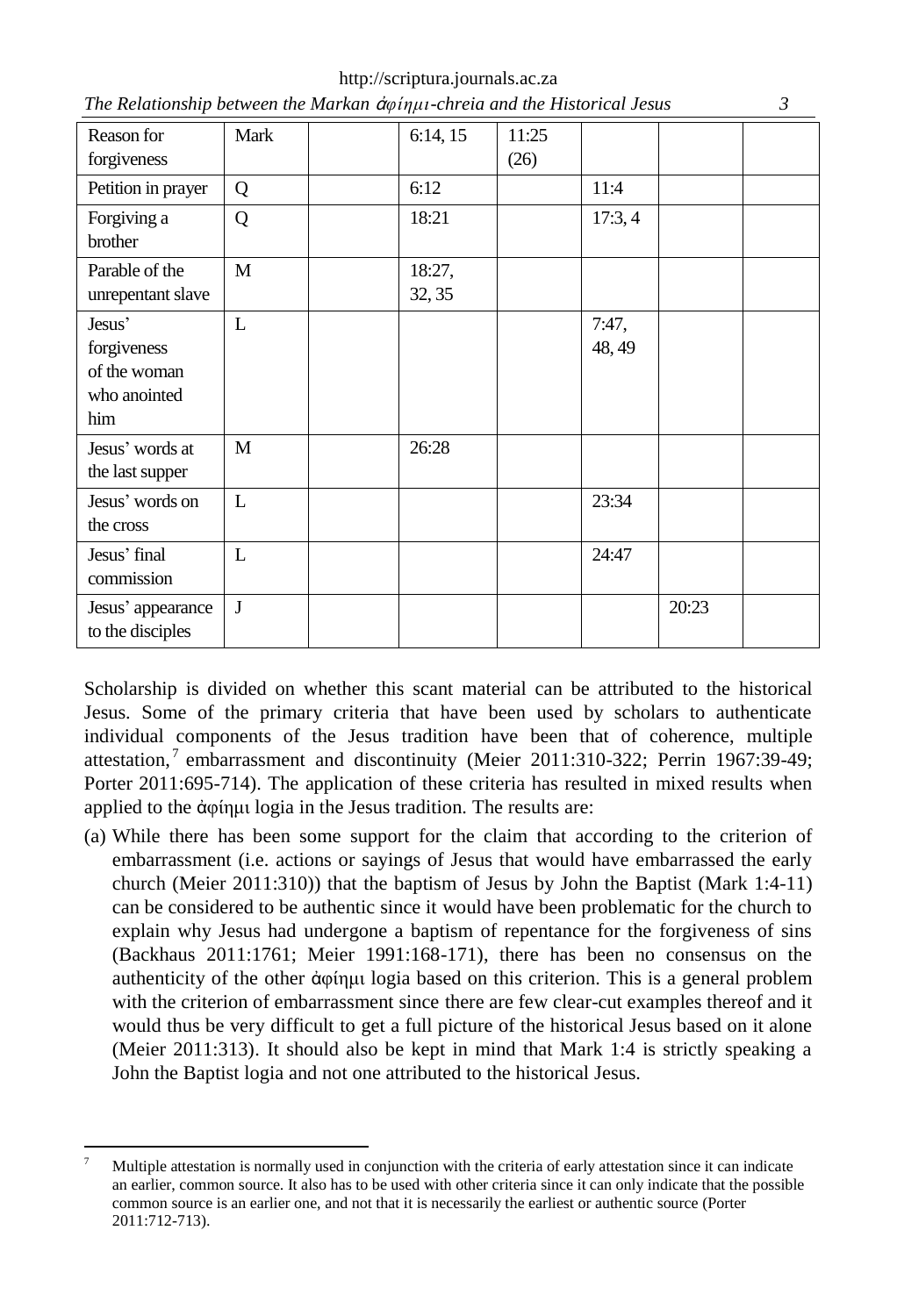- (b) In evaluating the material according to the criterion of discontinuity (i.e. words and deeds that cannot be derived either from Judaism at the time of Jesus, nor from the early church after him (Meier 2011:314-315)) the problem arises that it presupposes what we do not possess  $-$  a full knowledge of Judaism<sup>8</sup> at the time of Jesus and of primitive Christianity right after him.<sup>9</sup> Therefore, it comes as no surprise that the application of this criterion has not resulted in any consensus on material that can be attributed to the historical Jesus as the survey by Hägerland (2012:3-8) of various scholars' judgement on the authenticity of Mark 2:1-12 illustrates.<sup>10</sup> It is apparent from his survey that especially our limited understanding of second temple Judaism and primitive Christianity has resulted in contrasting views on the authenticity of the ἀφίημι logia in the Jesus tradition.
- (c) If the criterion of multiple attestation sayings or deeds of Jesus that are attested in more than one independent literary source (e.g. Mark, Q, L, M) and/or in more than one literary form or genre (e.g. parable, controversy story, miracle story etc.) that expresses a common motif  $11 -$  is applied to the extant άφίημι logia of Jesus the following becomes apparent:
	- (i) There is a single occurrence in the triple tradition (Mark 2:5, 7, 9, 10  $\text{/}$  Matt. 9:2, 5-6 // Luke 5:20-21, 23-24) of which Mark is the source.
	- (ii) Two other references in Mark to ἀφίημι are taken over by Matthew, but not Luke (Mark 3:28-30 // Matthew 12:31; Mark 11:25-26 // Matt. 6:14-15).
	- (iii) There are logia from Q that both Matthew and Luke use in different literary contexts (cf. Matt. 6:12 //Luke 11:4 and Matt. 12:32 // Luke 12:10).

 8 It is debateable, for example, whether priests (including the high priest) of the second temple ever pronounced sins to be forgiven (Hägerland 2012:133-142).

<sup>9</sup> Theissen and Winter have revised the criteria for authenticity to formulate the criterion of historical plausibility which consists of two sub-criteria: contextual plausibility and plausibility of effects. Contextual plausibility consists of Contextual Appropriateness (does it have an element corresponding to Jesus' firstcentury Jewish context) and Contextual Distinctiveness (does it have features that are distinctive of Jesus within the historical context). The problem is, however, that these criteria are too malleable to be of much use. The synoptic gospels contain very little material about Jesus that cannot be made to correspond to the little we know about first-century Galilean Judaism (Allison 2004:88). While some degree of difference between Jesus and primitive Christianity is needed by historical Jesus research since it would otherwise be impossible to distinguish between the Jesus that was proclaimed and the historical Jesus (Hägerland 2012:19) there is a danger inherent in the criteria of dissimilarity in that it can be used to set Jesus over and against Judaism (Theissen & Winter 2002:167-171, 180).

<sup>&</sup>lt;sup>10</sup> The negative evaluation of Bultmann of Mark 2:1-12 was based on his assertion that Mark 2:5b-10 was inserted to legitimize the authority of the later followers of Jesus, while Baur and Wrede similarly argued that it was created for a theological reason (primitive Christianity believed Jesus had the authority to forgive sins). In contrast, Fiedler has stated that the claim to be able to forgive sins would have been incomprehensible in early Judaism (since only God was believed to be able to forgive sins), but that this does not affirm its authenticity since it would not have been considered plausible by the latter. It also contradicts Jesus' denial of a link between illness and sin in John 9:2 and Luke 13:1-15, and therefore does not meet the criterion of coherence. Hampel, however, considers it to be authentic for precisely the same reason. Since primitive Christianity, according to him, did not connect forgiveness and healing it would not have been created by them. It is also not clear for Hempel in which Sitz im Leben the Church would need to have their authority legitimised to forgive sins since they believed that they had all already been forgiven through the death and resurrection of Jesus.

<sup>&</sup>lt;sup>11</sup> The occurrence of a given motif in more than one literary source expressed by different literary forms adds considerable weight to the possibility of its being authentic (Meier 2011:318-319). It should, however, be kept in mind that the fact that a saying occurs only once in a single source is no proof that it was not spoken by Jesus (Meier 2011:320).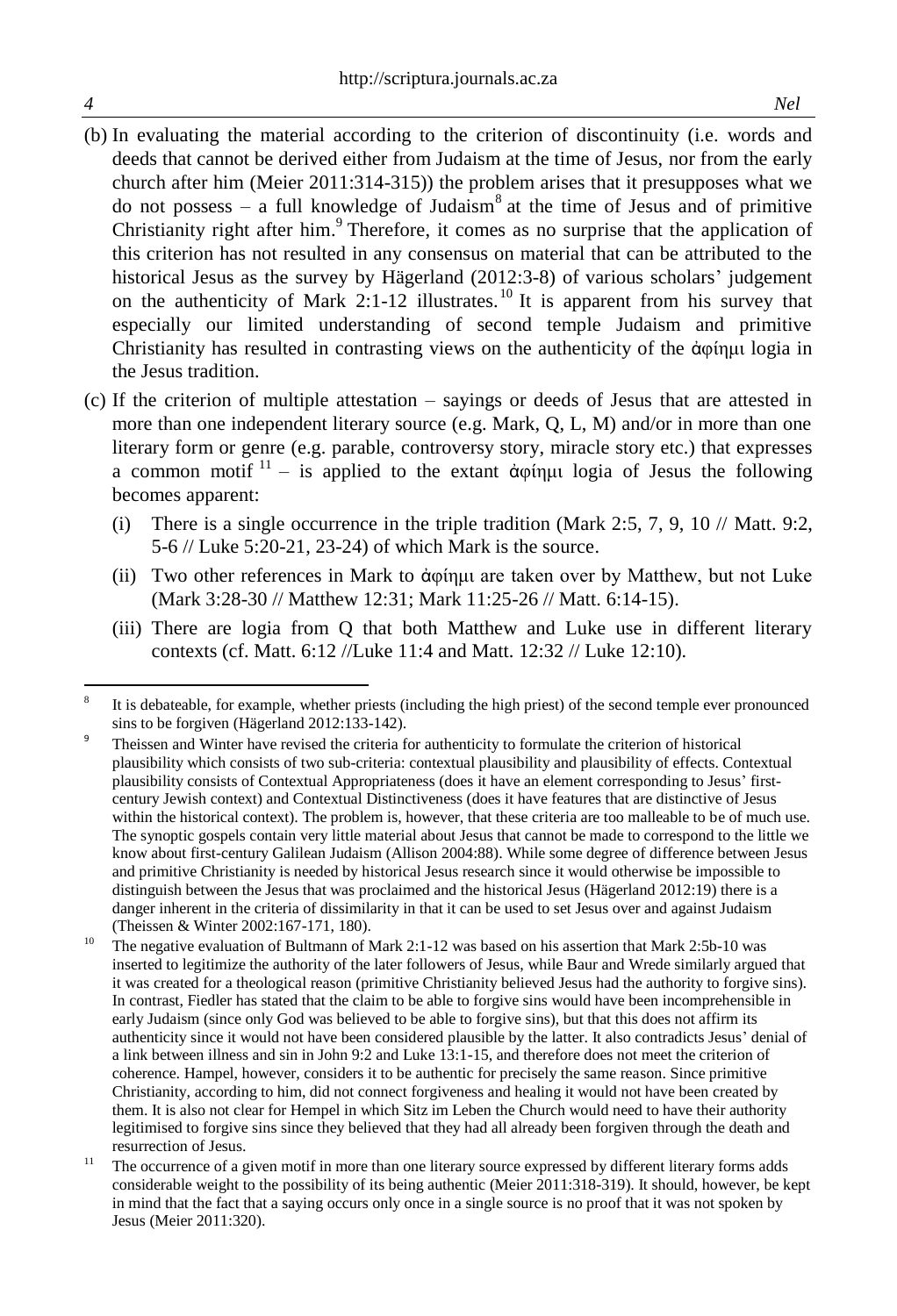(iv) Both Matthew (Matt. 18:27, 32, 35) and Luke (Lk 7:47-49; 17:3; 23:34) have unique ἀφίημι logia.

While it is important to keep Perrin's focus on multiple attested motifs rather than individual sayings in mind (Kloppenborg 2011:272) the logic underlying the four source hypothesis<sup>12</sup> results in almost no material meeting the criterion of multiple attestation due to the lack of other corroborating independent sources for them. It is for this reason that logion 44 ("Jesus said: Whoever blasphemes the Father, he will be forgiven, and whoever blasphemes the Son, he will be forgiven; but whoever blasphemes the Holy Spirit, he will not be forgiven either on earth or in heaven") (Gathercole 2014:388), the only reference to forgiveness in *Gospel of Thomas,* is significant since it could constitute an independent source for Mark 3:28-29. This, however, seems unlikely since in contrast to the synoptic parallels (Mark 3:28-29; Matt. 12:31-32; Luke 12:10) *Gospel of Thomas* formulates the logia about blasphemy in a 'Trinitarian', or rather triadic manner, by referring to blasphemy against the Father, Son and Holy Spirit (Gathercole 2014:388-390). According to Hägerland (2012:65-66), this Trinitarian structure, and other redactional changes in this Logion<sup>13</sup> and others, <sup>14</sup> indicate that it is a later theological development of the 'Son of Man' sayings in Q that was taken over by Matthew. Logion 44, therefore, does not represent an independent tradition (Hägerland 2012:66).

Another possible candidate for independent ἀφίημι logia is James 5:15<sup>15</sup> for Mark 2:5- 10. Luke Johnson (2005:55) has suggested that James 5:13-18 is the only possible exception to the rule that James does not allude to any narrative gospel material. The reason is that James 5:15 and Mark 2:1-12 combine the theme of forgiveness with Jesus' ability to 'raise up' those who are ill. James 5:15 could thus be an echo of the gospel healing accounts such as the one in Mark 2:1-12. After considering the relationship between the two texts Hägerland (2012:50-51)concludes that it is just remotely possible that James does allude to this more primitive form of the episode in Mark. If this is indeed the case, an argument could be made that it represents an independent source for the logion. The evidence for this is, however, extremely tenuous since Jas 5:15 does not explicitly refer to the ministry of the historical Jesus, but rather to the work of the exulted Lord within the faith community.

It can thus be concluded that there are no multiple attested ἀφίημι logia in the extant Jesus tradition, a single example of one meeting the criteria of embarrassment (Mark 1:4- 11) and no consensus on material meeting the criteria of discontinuity. In support of this conclusion it is noteworthy that the Jesus Seminar has, for instance, not marked a single ἀφίημι logia as red (likely authentic), but has rather marked the logia in Matthew 6:12, 18:23-34 and Luke 6:37c as pink (something Jesus probably said) and Mark 11:25,

<sup>12</sup> <sup>12</sup> Q is defined as the material common to Matthew and Luke and not in Mark, L or M M and L must thus differ from each other (otherwise it becomes Q) and Mark (it is impossible to determine whether parts of Mark were also part of M, Q and L respectively).

<sup>&</sup>lt;sup>13</sup> In keeping with its non-eschatological tendency, Thomas has substituted 'earth' and 'heaven' for Matthew's 'in this age' and 'in the [age] to come' (Hägerland 2012:65). Thomas has thus changed the eschatological element by changing the bifurcation of the ages into an earth/heaven duality (Gathercole 2014:391).

<sup>&</sup>lt;sup>14</sup> It must be noted that most of the instances Meier (1991:135) cites as examples of Thomas' knowledge of Matthean redactional features involve Matthean special material, and it is therefore impossible to know whether Matthew indeed made these redactions himself (Kloppenborg 2011:254).

<sup>&</sup>lt;sup>15</sup> "And the prayer offered in faith will make the sick person well; the Lord will raise them up. If they have sinned, they will be forgiven" – Jas, 5:15.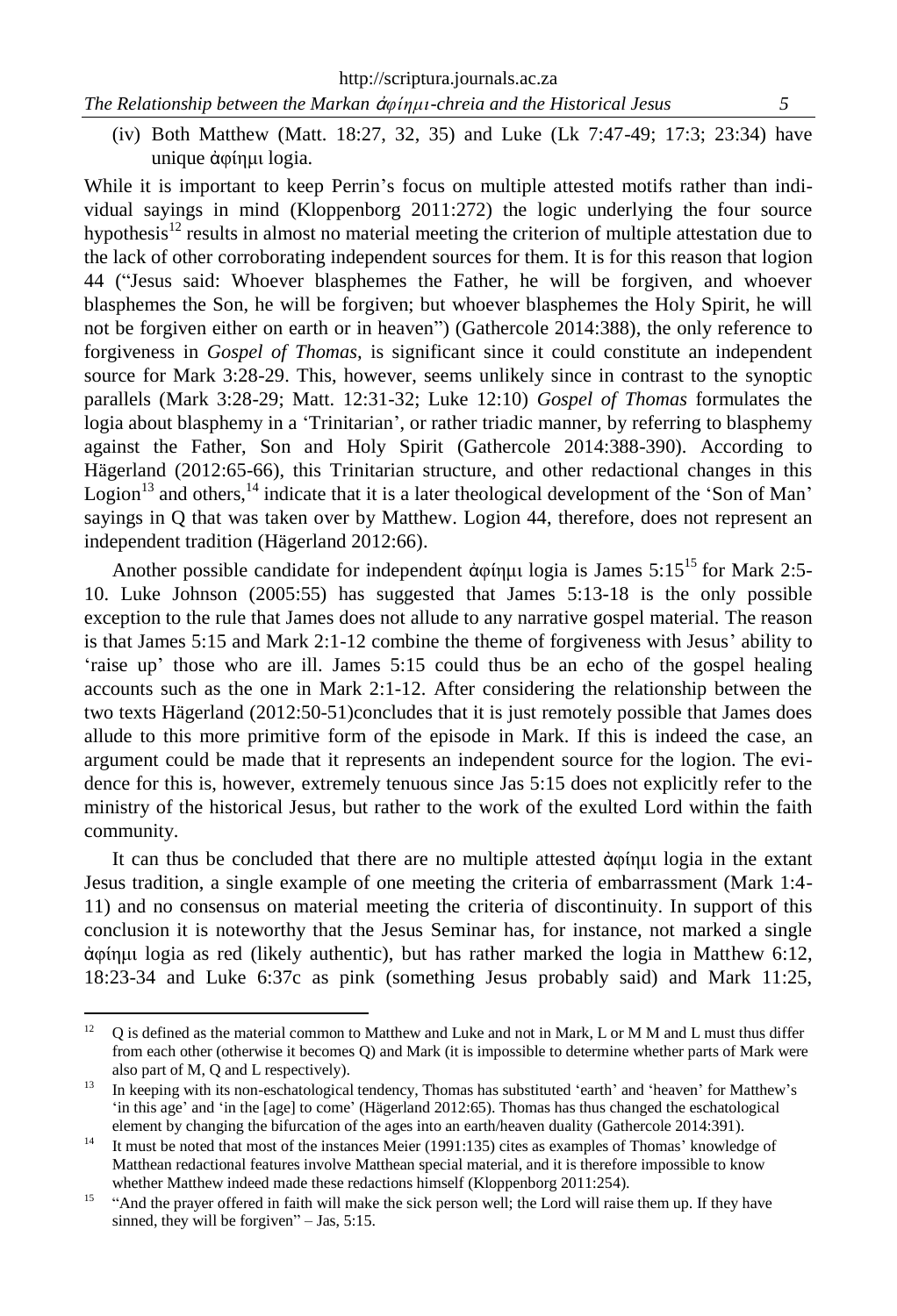Matthew 6:14-15 and Luke 11:4 as grey (somewhat unlikely to have been said by Jesus) (Funk & Hoover 1993:549-553). If the criterion of multiple attestation is, however, applied to the occurrence of the motif of forgiveness in different genres and strands of the Synoptic tradition, the evidence is more promising since it occurs in prayers (Mark 11:25; Matt. 6:12, 14-15; Luke 11:2-4), controversy stories (Mark 2:1-12; Matt. 9:1-8; Luke 5:17-26), parables (Matt. 18:23-35) and a community rule (Matt. 18:15-20, 21-22), as well as in all four strands (Mark, Q, M, and L) of the Synoptic tradition (McArthur 1971:319). It is thus plausible that some of the ἀφίημι logia could go back to the historical Jesus in terms of Dale Allison's (2010:20) modification of the criterion of multiple attestation as the criterion of recurrent attestation. Recurrent attestation means a topic or motif occurs repeatedly throughout the tradition. It is clear that the ἀφίημι logia meet this criterion as is apparent from the following summaries of the different source material in the Jesus tradition in which it occurs (Sung 1993:193-197).

- **The Markan material** Mark 2:5, 7, 9, 10 (Matt. 9:2, 5-6 // Luke 5:20-21, 23-24); 3:28-30 (Matt. 12:31); 4:12; 11:25-26 (Matt. 6:14-15)
- **The Q-material** Lk. 11:4 (Matt. 6:12); 12:10 (Matt. 12:32); 17:4 (Matt. 18:21)
- **The L-material** Lk. 7:47-49; 17:3; 23:34
- **The M-material** Matt. 18:27, 32, 35

Multiple attested (or recurring) motifs<sup>16</sup> imply that not all sayings in which they occur are the creation of the different evangelists and that they were commonly enough associated with Jesus to become part of several streams of tradition.<sup>17</sup> We thus have to take the construals of these sayings and stories, and their consensus seriously, when such consensus exists (Kloppenborg 2011:273, 275). While it is impossible to determine whether a specific saying goes back to the historical Jesus since a recurring motif does not prove every occurrence thereof is authentic, it appears that the motif of forgiveness did form part of the teaching of the historical Jesus. The criteria commonly used to authenticate individual ἀφίημι logia in the Jesus tradition have, however, not resulted in consensus on any of the particular sayings attributed to the historical Jesus. One reason for this state of affairs is that the ἀφίημι logia in the Jesus tradition have been appropriated selectively (there is a single triple tradition example) and have been redacted in different ways by the various synoptic gospels. The question thus arises whether there is not another way with which to approach the ἀφίημι logia in the Jesus tradition in order to clarify their relationship with each other and the historical Jesus.

# **Literary Form, Memory and the Historical Jesus**

In recent years there has been a growing interest in the utilisation of memory studies in the study of the historical Jesus in order to assess the trustworthiness of the transmitted

 $\overline{a}$ 

<sup>&</sup>lt;sup>16</sup> The difference between the criteria of coherence and multiple attested motifs is that the latter refers to the same motif occurring in different sayings in various documents or forms, attesting to its broad association with the Jesus tradition, while coherence refers to motifs which cohere with material assessed to be authentic through the use of other criteria. There can thus be an overlap between the two criteria.

<sup>&</sup>lt;sup>17</sup> The problem remains that they could also be typical of material that was commonly associated with any religious leader in second temple Judaism and that it thus cannot be assumed to have been a distinctive teaching of the historical Jesus, since various other Jewish religious leaders (e.g. John the Baptist and Paul) also proclaimed the forgiveness of sins.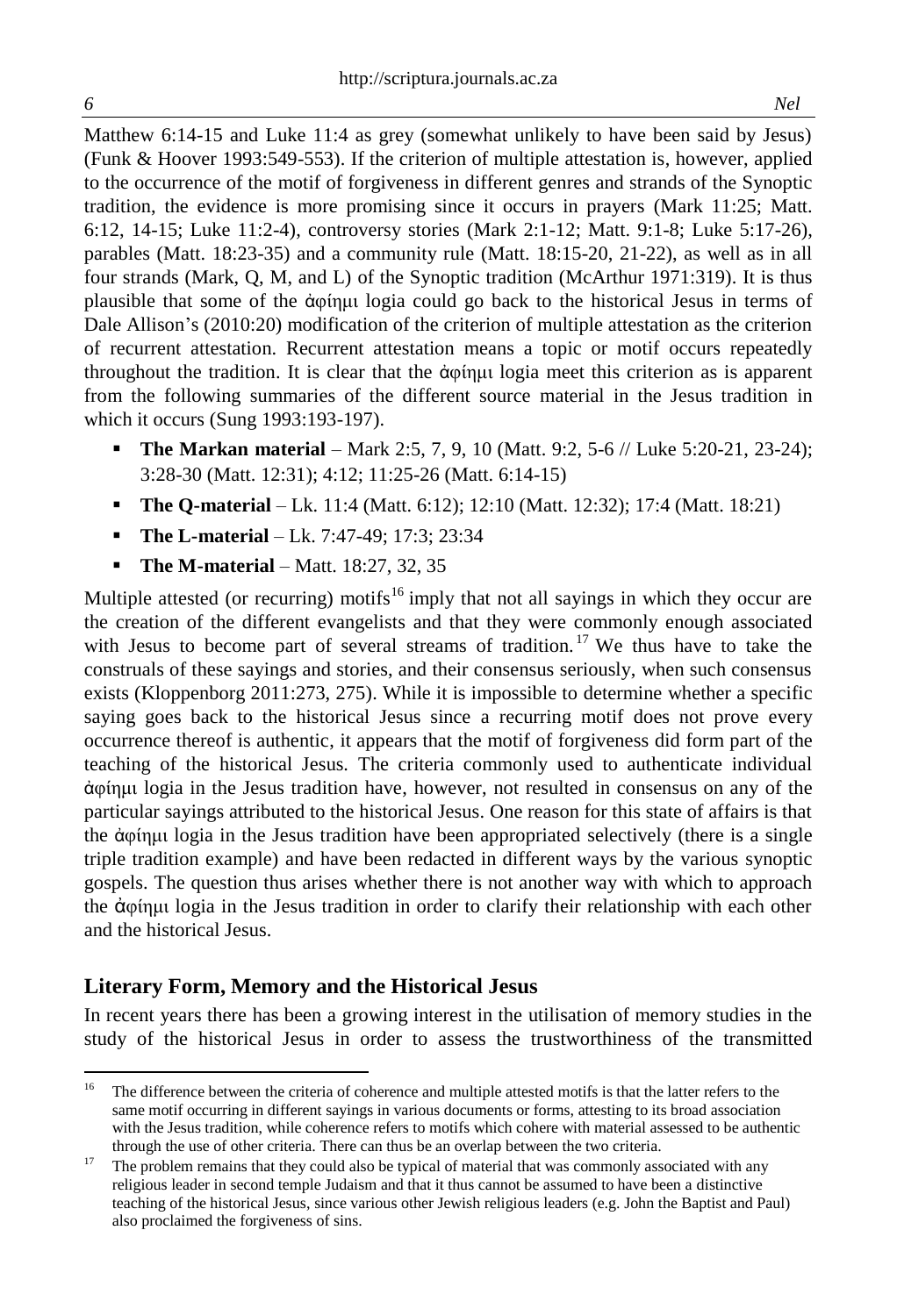tradition (Crook 2014:1). A number of scholars (Byrskog 2007; Hägerland 2012; McIver 2011) have specifically investigated the relationship between the literary form in which the Jesus logia have been transmitted and memory. Samuel Byrskog (2007:212), for example, has called on scholars to "focus on the formation of narrative entities in recurrent mnemonic situations of transmission and performance and [to] look for stylised patterns in the Gospels that are specifically mnemonic and narrative in character" and have suggested *chreia* (together with *apomnemoneuma*) as a starting-point<sup>18</sup> since they were considered to be easy to remember due to their briefness and being attributed to a specific character.

Robert McIver (2011:131) has argued, however, that when the different literary types containing material attributed to the historical Jesus are taken into consideration a case can rather be made that material such as aphorisms<sup>19</sup> and parables have the greatest chance of belonging to material that originated with Jesus teaching his disciples. The reason is that according to memory studies, aphorisms<sup>20</sup> are, usually remembered with near verbatim accuracy or not at all. In support of his claim McIver (2011:177) has shown that in contrast to parables, that usually show only a loose relationship, there is frequently a verbatim relationship between the versions of aphorisms in two or more Gospels. Aphorisms thus lend themselves to the accurate transmission of material in an oral context.<sup>21</sup> This does not mean, however, that they do not need to be rehearsed constantly if they are to be remembered in long-term memory (McIver 2011:167, 180). The fact that parables need to be transmitted relatively coherently to remain intelligible and are generally told with great economy also gives them relative stability in an oral setting. It could thus be argued that the core of the parables (their gist) would have been transmitted reliably (McIver 2011:174- 175).

Stories about Jesus in the form of *chreia*<sup>22</sup> stem from the memory of those around Jesus; it is unlikely that a Galilean Jew would have instructed his followers by using *chreiai* since it is a literary form common in ancient Greek and Latin, and not Jewish, literature.<sup>23</sup> *Chreiai* are, however, the most natural type of material to have developed in the collective memory of Jesus' earliest followers who had been influenced by the conventions of the

<sup>18</sup> <sup>18</sup> This call has been heeded by his PhD student Tobias Hägerland in his 2009 dissertation published as *Jesus and the Forgiveness of Sins*. The focus of Hägerland (2012:1-2) is specifically on the ἀφίημι logia that depict Jesus as someone who explicitly claimed to have the authority to forgive sins.

<sup>&</sup>lt;sup>19</sup> According to Riesner (1988:392-393) 42% of the 247 independent units that contain a saying of Jesus in the Synoptics are one verse long while a further 23% are two verses long and can thus be described as being in an aphoristic-like form.

 $^{20}$  A short, pithy saying that conveys personal insight (in contrast to a proverb that conveys collective wisdom) with a very basic internal structure that often utilises vivid imagery.

<sup>&</sup>lt;sup>21</sup> In support of the stability of orally transmitted aphorisms and proverbs McIver (2011:177-178) refers to the work of Alan Dundes (1999:9-10) on the preservation of the proverb, "Do not be too sweet lest you be swallowed; do not be too bitter lest you be spat out" over more than a millennium without the help of written sources.

<sup>22</sup> In his *Progymnasmata,* Aelius Theon (201.17-19) defines a *chreia* as "a concise statement or action which is attributed with aptness to some specified character or to something analogous to a character' (Hock & O'Neil 1986:82-83). The last aspect is central to what a *chreia* is (Byrskog 2007:212-213). If a *chreia* is expanded according to the pattern described by the *Progymnasmata* it turns into an *apomnemoneuma*. *Chreiai* and *apomnemoneuma* are similar, but not identical, for while the latter was also seen as being useful for living it was longer than *chreia* and was not attributed to anyone specific. While a narrative could explain something by a generalised narrative presentation the saying or action of a *chreia* had to be attributed to a specified character (Byrskog 2007:212-213).

 $23$  An argument can rather be made that the historical Jesus preferred to tell parables.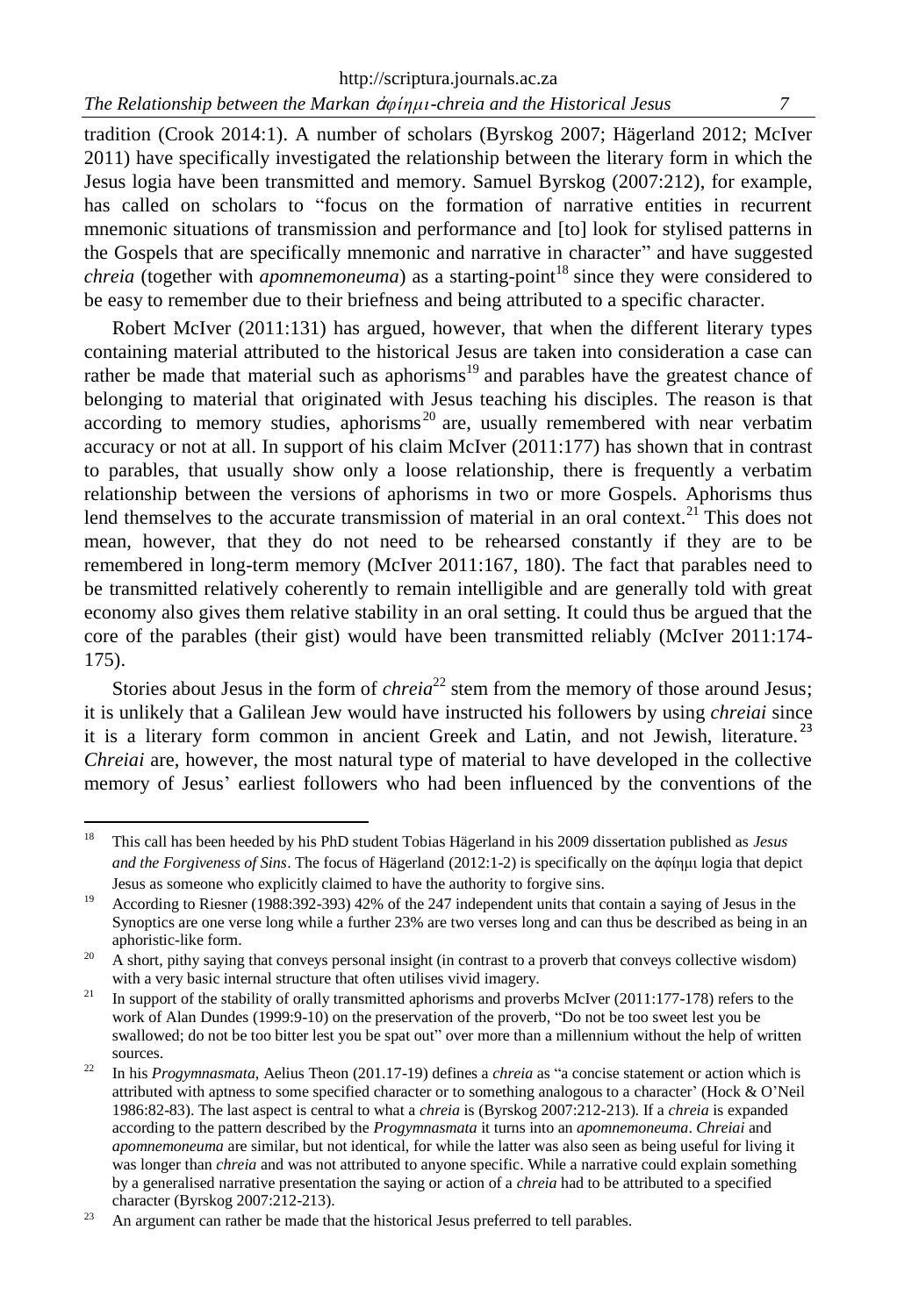Greco-Roman world (McIver 2011:131). <sup>24</sup> The reason for this is that *chreia* intentionally combined features of narrativity, oral performance and memory (Byrskog 2007:211). They were thus, as their name suggests, useful for remembering the words and deeds of specific persons. If the Jesus tradition was transmitted as *chreia* it is possible that not only his words would have been preserved, but also their setting and effect on the first hearers thereof, since a *chreia,* unlike a maxim, often included a reference to the setting in which it was uttered as well as to the response of its hearers.

According to Neyrey (1998:671) Mark contains a number of responsive *chreiai* (e.g. Mark 2:1-12, 15-17, 18-22, 23-28; 3:1-6, 22-30, 31-35; 4:35-41; 6:1-6; 7:1-13; 8:11-13; 9:9-13; 10:2-9, 13-16, 17-22, 35-41; 11:27-33; 12:13-17, 18-27, 28-34, 35-37); in her study of Mark 8:27-10:45 Marion Moeser (2002) identified nine Markan anecdotes that can be considered to be types of *chreia* leading her to claim that the majority of Markan anecdotes are modelled upon the Greek *chreia*. Some scholars (Butts 1986; Mack & Robbins 1989) have also noted that *chreiai* are not only common in the Synoptic Gospels in general and Mark specifically, but are also used specifically to convey the theme of forgiveness. With regard to the motive of forgiveness Buchanan (1982:504) writes that: "When all these chreias are put together and then organized according to subject matter, they fall into four natural categories: 1) those picturing Jesus recruiting and training apostles, 2) those showing Jesus in conflict with the Pharisees in defence of the tax collectors and sinners, 3) those picturing Jesus as he led an underground movement under the noses of the Romans, and 4) those teaching forgiveness and reconciliation."

There is thus support from a number of scholars for studying some of the Markan ἀφίημι logia from the perspective that they were composed as *chreiai*. While it cannot be proved that the gospel tradition was consciously expanded in accordance with the patterns described in the rhetorics handbooks, Byrskog's hypothesis appears to be plausible since, according to Eusebius, it was claimed by Papias that the Jesus tradition was transmitted in the form of *chreia* (McIver 2011:134). Papias, in his statement that the Gospel according to Mark derives from Peter's interpreter states that: "Peter… used to give his teachings in the form of *chreiai* (πρὸς τὰς χρείας ἐποίετο τὰς διδασκαλίας) but had no intention of providing an ordered arrangement of the logia of the Lord (Hist. Eccl. 3.39.15)." According to Bauckham (2006:203, 214-217), the reference to *chreiai* should here be understood in the technical sense it was used by ancient rhetoricians. If he is correct, the classification of the Jesus tradition as *chreiai* is very old and Papias could be stating that Peter taught the Jesus tradition through them and that Mark was their interpreter (Byrskog 2011:1492; Riesner 2011:429).<sup>25</sup> According to Byrskog (2007:213-215) Mark's role as έρμηνευτής should probably be understood in the light of the *chreia* exercises described in the *Progymnasmata*. <sup>26</sup> The first of these was the memorisation of *chreia* (ἀπαγγελία) and the recital thereof in the same or different words from memory. The requirement of this

 $24$ <sup>24</sup> A full study of the Gospels will, according to Byrskog, reveal the extent to which they are made up with *chreia*-like building-blocks and how these blocks relate to the rest of their narratives (Byrskog 2007:223).

<sup>&</sup>lt;sup>25</sup> While the trustworthiness of the Papias tradition, referred to by Eusebius, can be questioned due to its apologetic nature, the important point is that Papias (or at least Eusebius) envisions the use of *chreia* in the transmission of the Jesus tradition. The use of *chreia* was thus a plausible way of transmitting the teachings of Jesus for some ancient writers who attempted to give an account of how it had occurred.

<sup>&</sup>lt;sup>26</sup> The *Progymnasmata* of Aelius Theon of Alexandria and the New Testament Gospels were most likely written during the same period (Robbins 2006:125).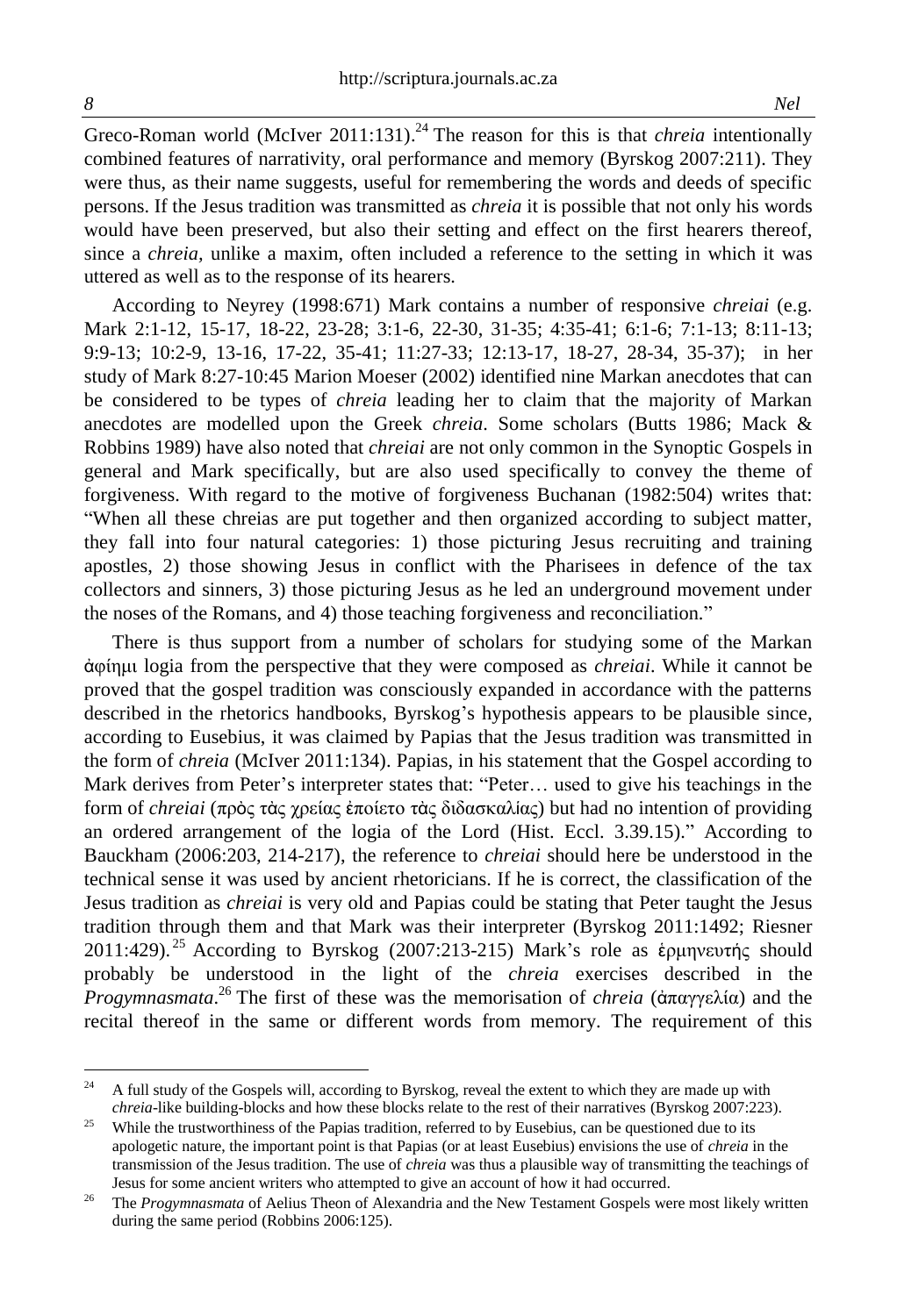exercise was clarity, not verbatim repetition. The students performing it in a rhetorical culture<sup>27</sup> were thus not 'copying' their 'source', but rather composing the tradition anew (Robbins 1993:120).

The new emphasis on the role of *chreiai* in the Jesus tradition and the composition of the Synoptic gospels raises the question whether the exercises described in various ancient handbooks can be used to reconstruct the form in which the Jesus' ἀφίημι logia were transmitted. While it would not be possible to reconstruct the *verba* of Jesus, or to establish whether he did indeed utter these logia, it could be possible to reconstruct the earliest transmitted memories, or rather performances, of the early church of the teaching of Jesus on forgiveness, and how they were appropriated by the writers of the Synoptic Gospels.

## **Forgiveness in Selected Markan** ἀ**φίημι** *chreia*

In order to ascertain whether an analysis of the Markan ἀφίημι *chreia* provides a clearer understanding of the transmitted Jesus tradition the approach will be evaluated with regard to two specific pericopae (Mark 2:1-12 and 3:20-25) and the studies thereof by Hägerland (2012), Damm (2013), Mack and Robbins (1989). Their pre-history, Markan elaboration and Matthean redaction will be considered, but not that of Luke since the scope of this article does not allow for it.

#### *Mark 2:1-12*

According to Hägerland (2012:231-232), if it is assumed that the oral tradition underlying Mark 2:1-12 conformed to general progymnastic patterns, there are three possibilities for the formation of the pericope. The earliest tradition may, firstly, have circulated in the form of a *chreia* proper, only to be expanded into an *apomnemoneuma* at a secondary oral or literary stage. Secondly, a relatively brief *apomnemoneuma* may have been elaborated further into a longer one by inserting secondary material. Thirdly, it is conceivable that the entire episode (or at least 2:3-12) reproduces the earliest attainable tradition.

After analysing the composition of Mark 2:1-12, Hägerland (2012:234) concludes that Mark 2:3-5 and 11-12 were in their most primitive shape an *apomnemoneuma* introduced by an *exordium* in Mark 2:3-4, which narrated the background events. An *exordium* should, according to Theon (216.10-12), be specific to a particular *chreia* (Hägerland 2012:234) as is the case of the description of the four men carrying the paralysed man and lowering him through the roof to get him to Jesus. It also aligns with the common use of an *exordium* to create tension that compelled the speaker to deliver the *chreia* proper to resolve it.

Hägerland (2012:232) takes Mark 2:5 and 11 ("Jesus, seeing their faith, said to the paralytic, 'Child, your sins [being] forgiven, I tell you, rise, take your pallet, and go home!"") as the *chreia* that was originally transmitted. For him it meets the criteria established in the *Progymnasmata* since it is a concise pronouncement attributed to a historical person and that of Patillion that it be contained within a single syntactic system. Finally, Mark 2:12 forms the brief conclusion of the *apomnemoneuma*. Its structure thus

 $27$ <sup>27</sup> Robbins (1993:118) distinguishes between (a) oral culture that has no written literature in view; (b) rhetorical culture that is aware of written documents, uses written and oral language interactively, and composes both orally and scribally in a rhetorical manner and (c) scribal culture that focuses on 'copying' and 'editing' either oral statements or written texts.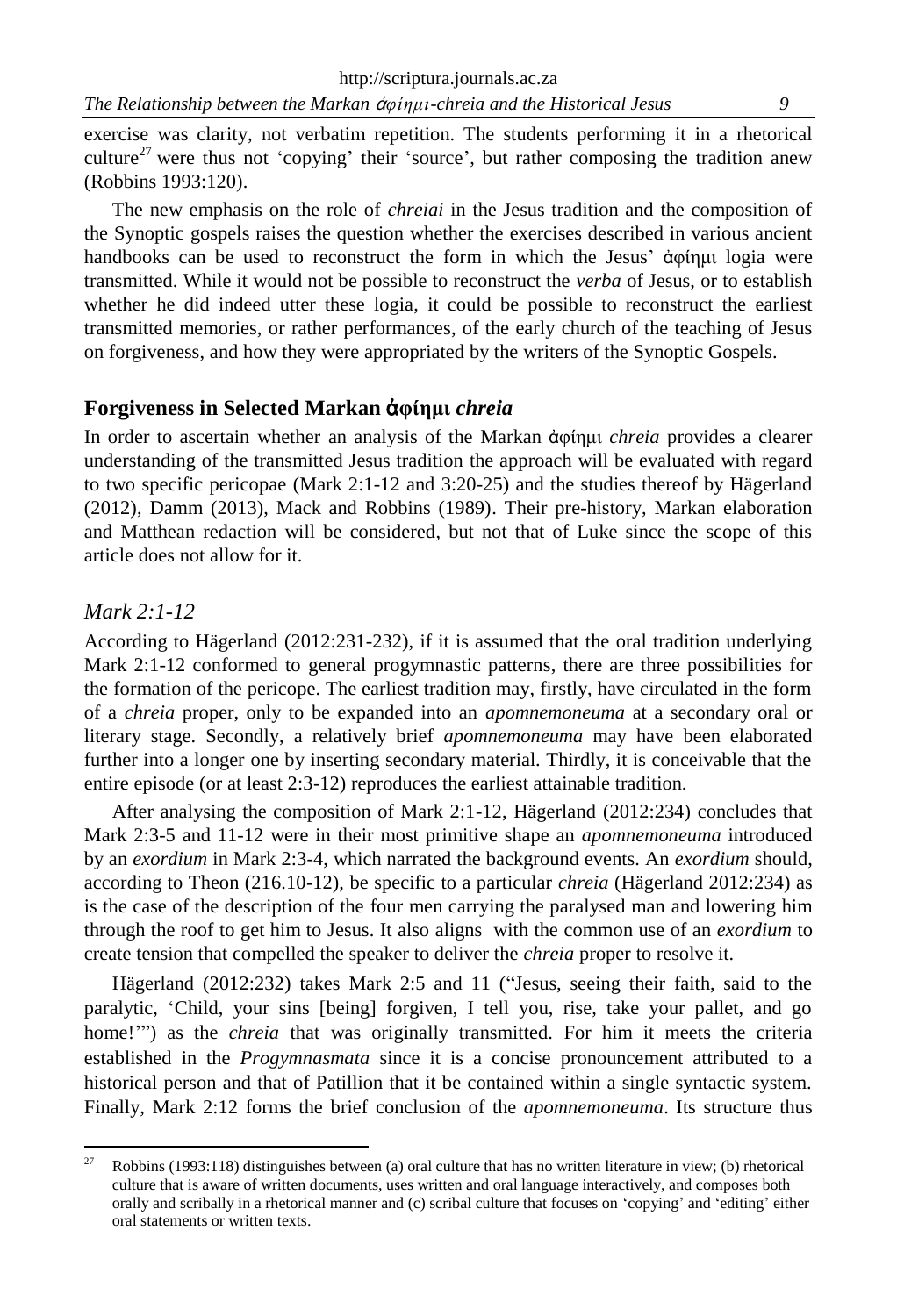roughly corresponds to that of an expanded *chreia* as it is explained in the *chreia* chapter of Theon's *Progymnasmata*. Mark has expanded thereon by adding a *narratio* about Jesus' response to the reaction of the scribes (2:6-10) and a *conclusio* providing both the reaction of the paralytic and the crowd (2:12).

When Matthew's version of the *apomnemoneuma* is compared to Mark's it becomes apparent that, while largely keeping Mark's structure (he has only moved the reference to the authority of the Son of Man from the *narratio* (Mark 2:10a) to his *conclusio* (Matt. 9:8b)), Matthew has abbreviated his story in regard to its setting. Matthew has also shortened Mark's *narratio* of the miracle to focus more on the controversy about the forgiveness of sins which he extends explicitly to the praxis of the community (cf. Mark 2:6-10 and Matt. 9:3-6a).<sup>28</sup>

The application of the known ways in which *chreiai* were constructed and elaborated in an analysis of Mark 2:1-12 supports the claim that it can help in reconstructing the pre-Markan forms of some ἀφίημι *chreia* in Mark. Moreover, when compared to Matthew's version, it is also apparent that the core of the *chreia* in Mark is essentially preserved by Matthew even though he has reworked Mark's version. It is, however, a question if this approach applies to all the ἀφίημι *chreia* in Mark and if the tradition underlying them can also be clearly identified by assuming that Mark had elaborated the *chreia* that he had received. In order to answer these questions Mark 3:20-35, a longer and more complex ἀφίημι *chreia*, will be analysed briefly.

#### *Mark 3:20-35*

According to Mack and Robbins (1989:162-163) the Beelzebul controversy in the three synoptic gospels exhibits less verbatim agreement than other stories therein. From the perspective of Theon's *Progymnasmata* they understand the common tradition as consisting of a double *chreia* (i.e. a *chreia* containing the statements of two characters of which either one creates a *chreia*) that is amplified by the three synoptic gospels in different ways (Mack & Robbins 1989:166-167).

*Chreia* **1** ἔλεγον ὅτι Βεελζεβοὺλ ἔχει καὶ ὅτι ἐν τῷ ἄρχοντι τῶν δαιμονίων ἐκβάλλει τὰ δαιμόνια.

*Chreia* **2** Καὶ προσκαλεσάμενος αὐτοὺς καὶ ἐὰν βασιλεία ἐ ἑαυτὴν μερισθῇ, οὐ δύναται σταθῆναι ή βασιλεία ἐκείνη·καὶ ἐὰν οἰκία ἐφ ἑαυτὴν μερισθῆ, οὐ δυνήσεται ή οἰκία ἐκείνη σταθῆναι. καὶ εἰ ὁ σατανᾶς ἀνέστη ἐ ἑαυτὸν καὶ ἐμερίσθη, οὐ δύναται στῆναι ἀλλὰ τέλος ἔχει. ἀλλ οὐ δύναται οὐδεὶς εἰς τὴν οἰκίαν τοῦ ἰσχυροῦ εἰσελθὼν τὰ σκεύη αὐτοῦ διαρπάσαι, ἐὰν μὴ πρῶτον τὸν ἰσχυρὸν δήσῃ, καὶ τότε τὴν οἰκίαν αὐτοῦ διαρπάσει.

The analysis of Mark 3:20-35 reveals that Mark has extensively expanded and elaborated the two *chreia* that focus on Jesus' proposition, "How can Satan cast out Satan?" (3:23). According to Damm (2013:223-224) Mark 3:20-25 contains three *topoi* arranged in a chiasmus. These *topoi* (that according to Mack and Robbins were already part of the *chreia*

<sup>28</sup> <sup>28</sup> While Matthew distinguishes between the scribes (who react negatively) and the crowds (who react positively) in the audience the accusation of the scribes (Matt. 9:3) is similar to the accusation made by the Sanhedrin in Matt. 26:65 in order to express the irreconcilable differences between Jesus and his opponents (Repschinski 2000:75).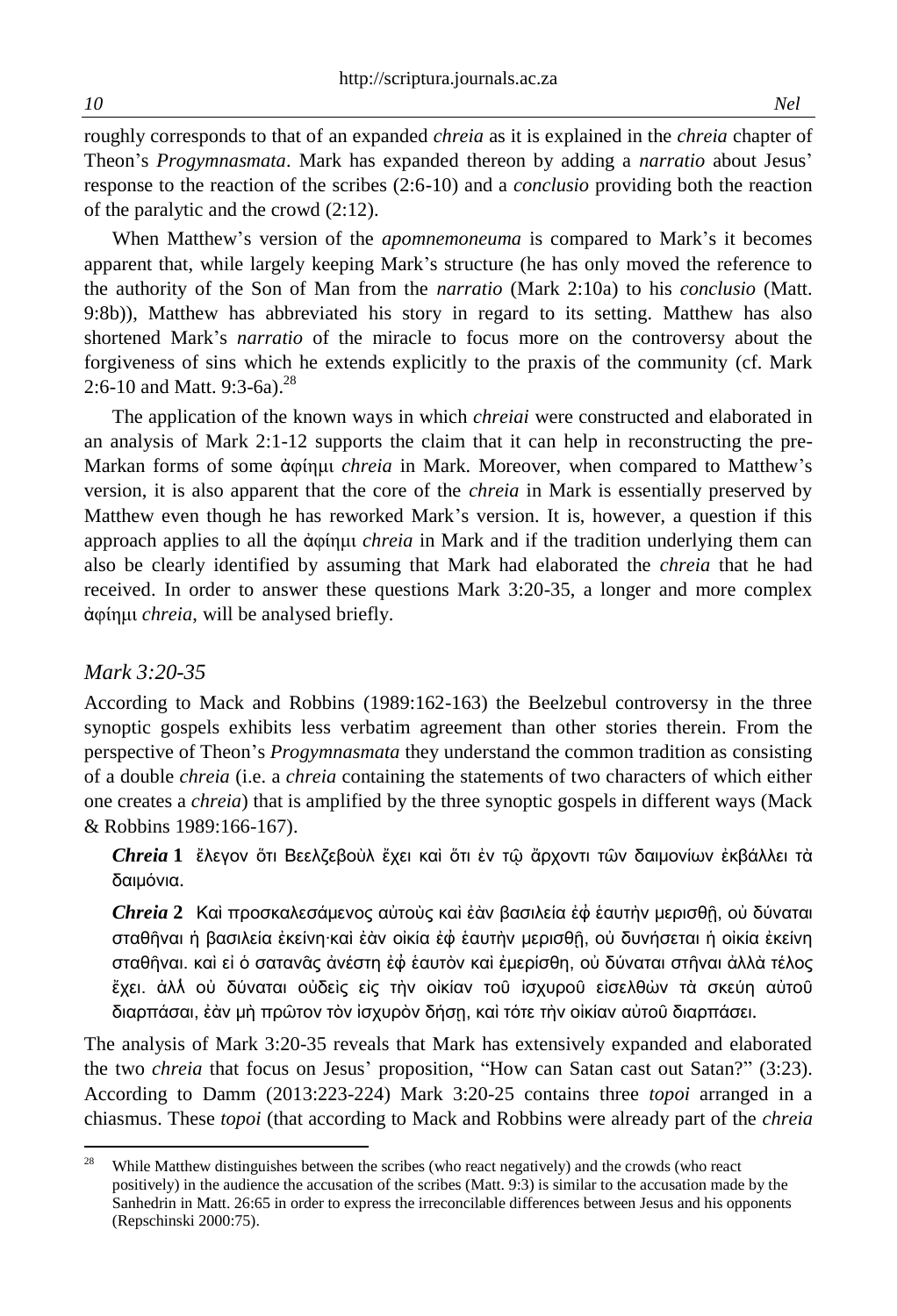in its pre-Markan form) express three charges against Jesus followed by three replies in reverse sequence, by using an argument for their implausibility (3:24-26). The first half of the chiasm (3:20-22) can be understood as a *chreia* expansion that presents the three charges against Jesus. The charges are: he is crazy (3:20-21), possessed by Beelzebul (3:22a) and casts out demons by the power of demons (3:22b). In the second half of the chiasmus Mark's Jesus replies to these charges in reverse order. His proposition (a responsive *chreia* – "how is Satan able to cast out Satan?") is supported by four logical arguments (three from analogy and one from contradiction). After the response to the first charge Jesus offers a tripartite reply to the second charge (3:28-30) with a countercharge that warns the scribes that their remark will earn them eternal status as sinners (3:29). Finally, Jesus replies (3:31-25) to the first charge with a *chreia* (3:33).

If Matthew's version of the controversy is compared to Mark's it becomes apparent that he has reshaped the controversy story into a specific attack on the Pharisees (Repschinski 2000:141) by using rhetorical questions (Matt. 12:23, 34b) and directly addressing them (Matt. 12:34a) while omitting references to Jesus' family (cf. Mark 3:31-35). He has also added an argument from a common quality (Matt. 12:27), a counter definition (Matt. 12:28) and rationale (Matt. 12:34b) for Jesus' power, as well as an analogy from nature (Matt. 12:33) to Jesus' answer. He has, however, only retained the third charge against Jesus (Matt. 12:24) in order to focus the controversy on the charge that he is able to expel demons through the power of Beelzebul. Matthew also emphasizes the Christological aspect of the controversy by reorientating the controversy as one over the crowds' suggestion of Jesus being the Son of David (Matt. 12:23).

The analysis of Mark 3:20-35 and Matthew 12:22-37 reveals that it is not an easy task to analyse the Jesus tradition underlying the different synoptic gospels. Not only is the task of identifying a common tradition difficult, but is it also apparent that since *chreia* could be elaborated or abridged, it is not always possible to determine the form of the earliest transmitted version of a *chreia*. One should thus be wary of using the *Progymnasmata* as rulebooks with which to reconstruct their original form. There is also a further aspect to consider in studying the relationship between the ἀφίημι logia in the Jesus tradition and the historical Jesus: the transmission of these *chreia* was not undertaken as an exercise by the evangelist. Their transmission and elaboration were part of an intentional theological interpretive and appropriation process that cannot be explained as a mere rhetorical exercise. It is therefore necessary to examine briefly the manner in which Matthew and Luke appropriated the Markan ἀφίημι logia.

# **The Redaction of** ἀ**φίημι logia in the Jesus Tradition**

In comparing the different sources of the synoptic gospels with each other it becomes evident that both Matthew and Luke have redacted both Mark and Q extensively. For example, Matthew has moved Mark's phrase είς ἄφεσιν άμαρτιῶν from being an explanation of the baptism of John (Mark 1:4) to the Last Supper, as a statement on the meaning of Jesus' death (Matt. 26:28) (Backhaus 2011:1761). While the Markan phrase thus occurs in Matthew it does not do so in the same narrative context. It is, moreover, not only the reformulation and modification of individual pericopae that reveal Matthew and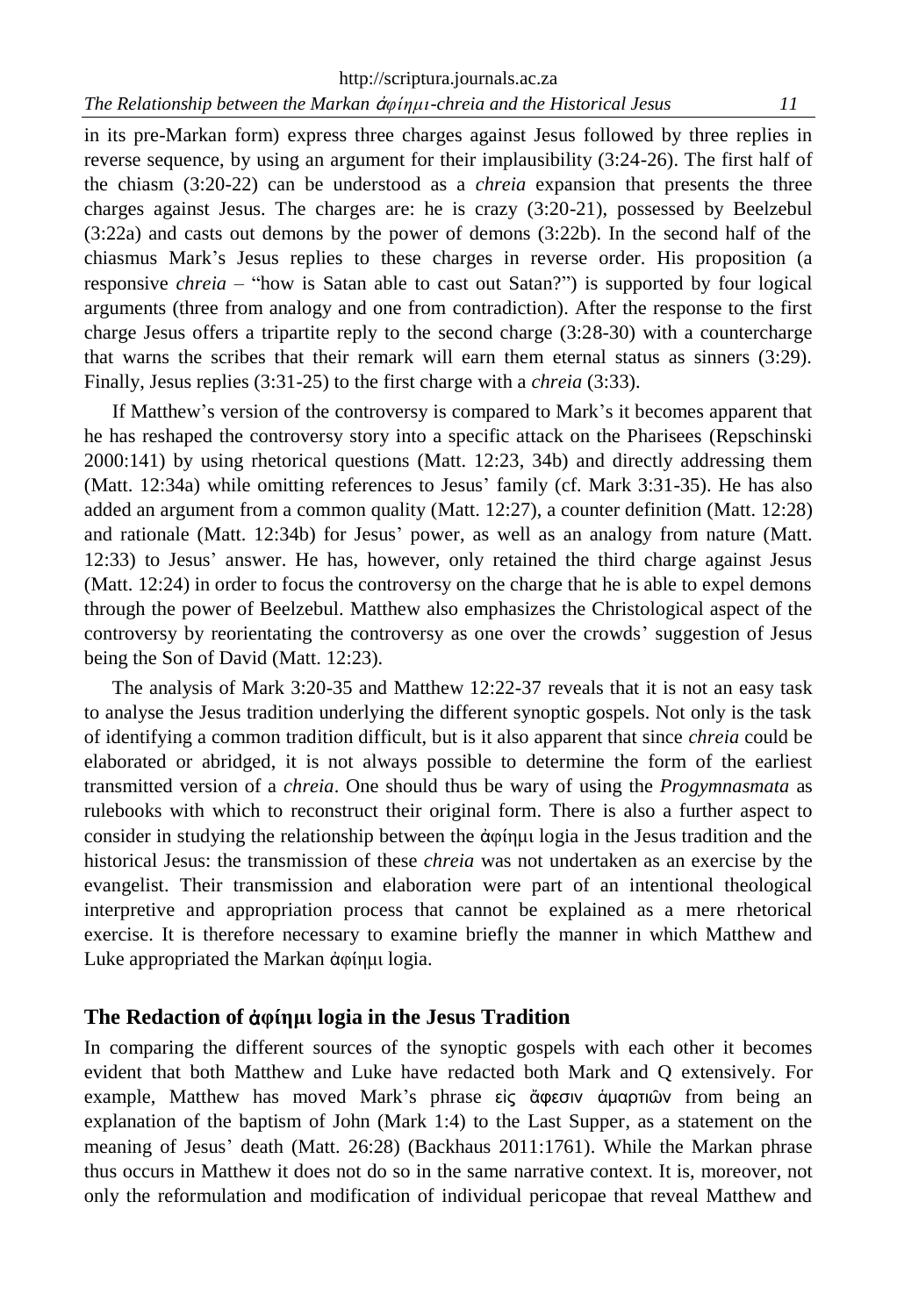Luke's redactional processes. It is also apparent in the manner in which they interweave the motif of forgiveness with other theological themes in their respective Gospels.

## *The* ἀ*φίημι logia in Matthew*

The verb ἀφίημι occurs in four pericopae in the Matthew.

| <b>Text</b> [source]                               | <b>Related theme</b>                                                                                                                                                                                                                                                                                                                                                                                                              |
|----------------------------------------------------|-----------------------------------------------------------------------------------------------------------------------------------------------------------------------------------------------------------------------------------------------------------------------------------------------------------------------------------------------------------------------------------------------------------------------------------|
| Matt. 6:9-15<br>The Lord's Prayer                  | Matt. $6:9-10$ links heaven and earth while $6:12$ , $14-15$<br>correlates the action of God in heaven with the conduct of<br>believers on earth.                                                                                                                                                                                                                                                                                 |
| Matt. 9:1-8<br>The healing of the paralysed<br>man | In Matt. 9:6 the healing serves as proof that the Son of Man has<br>authority on earth to forgive sins while Matt. 9:8 states that the<br>crowd were amazed that God had given such authority to men.                                                                                                                                                                                                                             |
| Matt. 12:31-32<br>Blasphemy against the<br>Spirit  | Matt. 12:1-8 relates the controversy over Jesus as the Son<br>of Man who is lord over the Sabbath (i.e. one who has authority<br>over it); 12:22-32 describes the Beelzebul controversy which<br>contains kingdom language, eschatological judgement (12:27)<br>and references to the authority/power of Jesus to forgive sin in<br>the present, linked to the coming age $(12:32)$ . Matt. 12:33-37<br>also refers to judgement. |
| Matt. 18:21-35<br>The unforgiving slave            | Matt. 18:15-20 states that what the church decides on earth the<br>heavenly Father will condone while the following parable<br>(18:23-35) also refers to the judgement of the heavenly Father<br>$(18:35)$ that will reflect the practice of forgiveness by believers<br>on earth.                                                                                                                                                |

It is apparent from the table above that the verb ἀφίημι occurs in pericopae in Matthew in which the *Sitz im Leben* of the Matthean community, especially with regard to its authority and sharing of Jesus' power, plays an important role. Some of this is due to Matthew's redaction, while the rest occurs already in Mark (e.g. Mark 2:10) and possibly in Q (cf. Luke 11:4) and is taken over by Matthew*.* Matthew thus follows Mark in linking the forgiveness of sins to the motif of power and authority by also utilising his Q and M sources in this regard. The redaction of the ἀφίημι logia also reflects Matthew's understanding of the interconnectedness of the authority and conduct of the church with the eschatological judgement of God.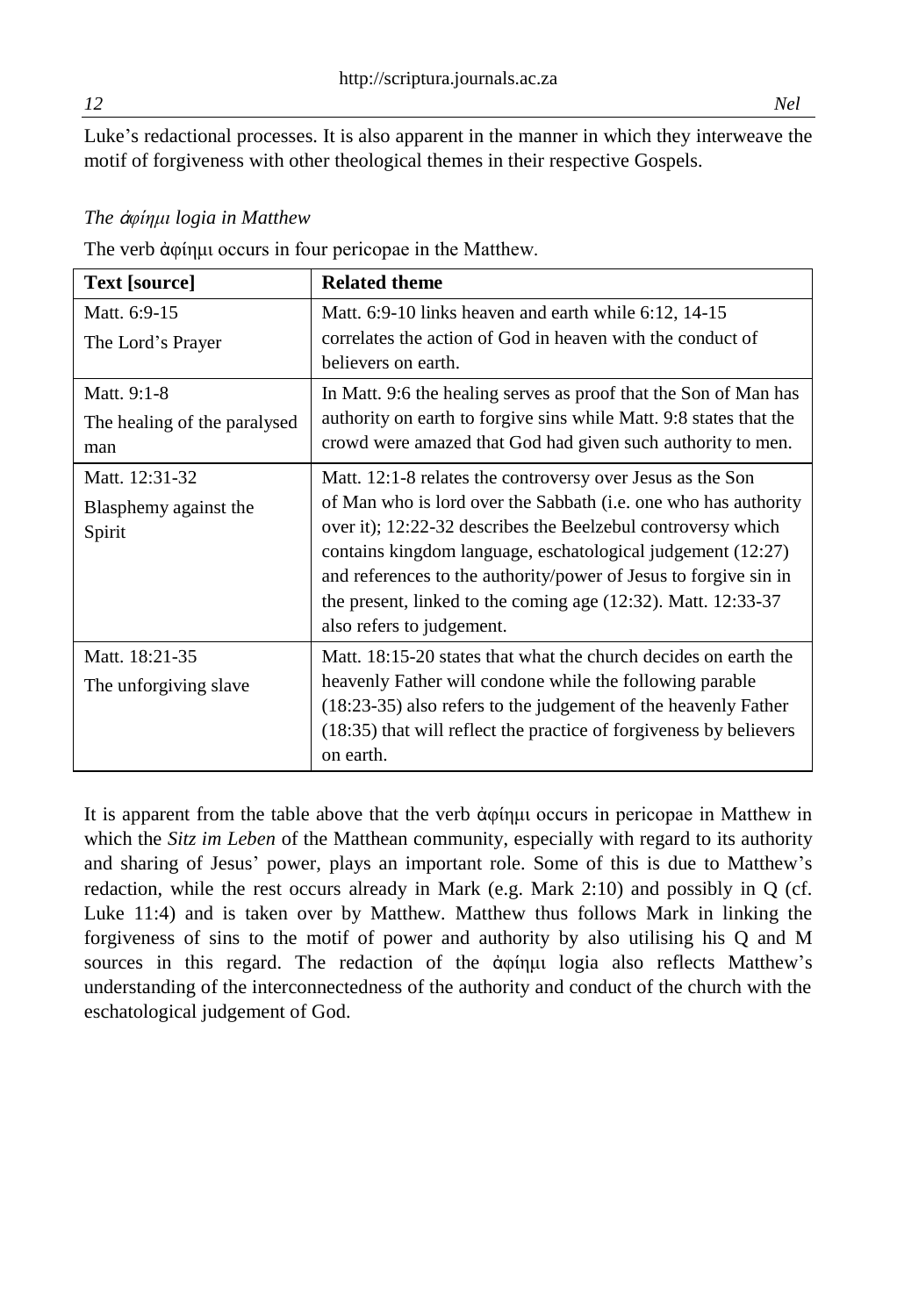*The Relationship between the Markan* ἀ*φίημι-chreia and the Historical Jesus 13*

*The* ἀ*φίημι logia in Luke*

| Luke uses ἀφίημι 15 times in 6 pericopae in regard to Jesus (Sung 1993:194). |  |  |  |
|------------------------------------------------------------------------------|--|--|--|
|------------------------------------------------------------------------------|--|--|--|

| <b>Text</b>                                                          | <b>Related Topics</b>                                                                                                         |
|----------------------------------------------------------------------|-------------------------------------------------------------------------------------------------------------------------------|
| Luke $1:77$ – Zechariah's prediction<br>about John                   | The coming salvation through Jesus which encompasses<br>the forgiveness of sins.                                              |
| Luke $5:17-26$ – The healing of the<br>paralysed man                 | Luke 5:17– Pharisees and teachers respond to the action<br>of Jesus.                                                          |
| Luke $7:36-50$ – Jesus' forgiveness<br>of the woman who anointed him | Luke $7:36$ , $39$ – Debate with Pharisee leads to the<br>parable about the two debtors.                                      |
| Luke 11:2-4 – The Lord's Prayer                                      | Luke $11:4$ – Petition for the forgiveness of $\dot{\phi}$ $\phi \epsilon \hat{i} \lambda \phi \nu \tau \hat{i}$<br>('debt'). |
| Luke $12:10 - Blasphemy against$<br>the Spirit                       | Warning against the leaven of the Pharisees (12:1) and<br>the coming persecution $(12:2-11)$ .                                |
| Luke $17:3-4$ – Forgiving a brother                                  | Command to forgive a brother.                                                                                                 |
| Luke $23:33-34$ – Jesus' words on<br>the cross                       | Jesus forgives his crucifiers (23:34).                                                                                        |
| Luke $24:47 - Jesus'$ final<br>commission                            | Forgiveness will be proclaimed to all the nations.                                                                            |

Luke's redaction of ἀφίημι logia relates to at least two aspects of the ministry and teaching of the Lukan Jesus: the opposition to Jesus by his enemies (especially the Pharisees) and his references to debt.

In Luke the Pharisees are often depicted as being in conflict with Jesus (Schottroff 2006:146). Although Luke's portrait of the Pharisees is a nuanced one, they are always depicted as enemies of Jesus when they appear in tandem with the experts of the law (5:17, 21, 30; 6:7; 7:30; 11:53; 14:3; 15:2) (Green 1995:70). They disagree fundamentally with Jesus' keeping the company of sinners and tax collectors (Luke 5:1-11; 5:27-32; 6:11; 7:36- 50; 15:2; 19:1-11) and it is therefore not surprising that Luke links their conflict with Jesus with the theme of forgiveness of sin (5:17-26; 7:36-50 and 12:10).

Two other pericopae in which the Lukan Jesus refers to forgiveness contain references to debt. In the first, while eating at the house of a Pharisee named Simon (Luke 7:36-50), Jesus tells a parable about two debtors in order to explain why he forgave the sinful woman present at the meal (Luke 7:40-43). According to Jesus, the woman who had been forgiven many sins, had responded with an outlandish display of affection due to her recognition of the size of her debt that had been forgiven. It is the view of Chilton (2011:2833-2834) that this use of debt in a metaphorical manner can be traced to the historical Jesus $^{29}$  who had adapted the idiom of 'debt' in order to develop a systematic aspect of his message (cf. Matt.

<sup>29</sup> <sup>29</sup> The gospels attribute a coherent language of debt to Jesus that they apply to the theme of forgiveness. Both Matthew 6:12 and Luke 11:4 link sin to debt, while several parables utilise the metaphorical and literal senses of 'debt' in line with the Targum of Isa 50:1 where debt refers to both money owned to others and sins before God (Chilton 2011:2821). The parable of the dishonest steward (Luke 16:1-9), however, describes a dishonest steward releasing the debtors of his master from their debt in order to gain their favour. In this case a metaphorical meaning for debt is not apparent.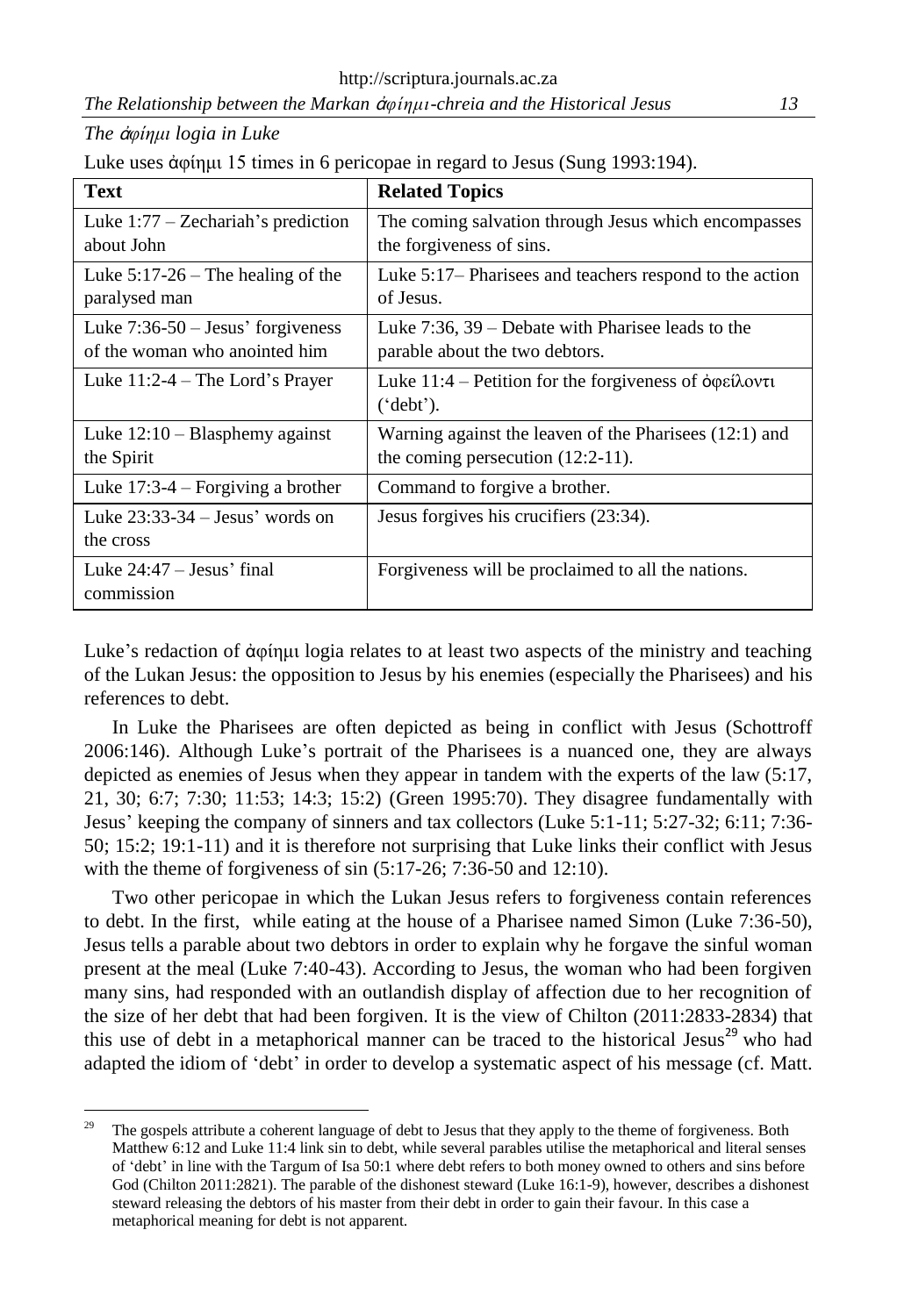6:19-21; 19:21; Mark 10:21; Luke 12:33, 34; 18:22). In the second pericope (Luke 11:1-4) Jesus instructs his disciples to petition God for the forgiveness of their debt (ὀφείλοντι is here used metaphorically).

It is clear from the afore-mentioned that Matthew and Luke were redacting their ἀφίημι logia to address the specific concerns of their respective communities. The question thus arises whether their source material (Q and Mark) did not do the same with their sources? Why would their authors treat the Jesus logia differently than Matthew and Luke did? And if they did redact their material, is it at all possible to reconstruct its prehistory if this process was not just rhetorically, but also theologically motivated?

## **Conclusion**

 $\ddot{\phantom{a}}$ 

The analysis of the extant Jesus tradition has shown it is more than plausible that the historical Jesus instructed his followers about the necessity of the forgiveness of sins. The criterion of multiple, or rather recurring, attestation testifies to the motif (but not the individual logia) being present in all the synoptic source material in a variety of literary types. The depiction of Jesus forgiving sin also agrees with the depiction of him eating with sinners and being in conflict with Jewish agents of forgiveness (the Priests), and thus meets the criterion of coherence. It is unclear, however, which of the individual ἀφίημι logia go back to the historical Jesus and if they do, what their earliest form was since Matthew, Luke and Thomas have all redacted the forgiveness logia with material that reflected their theological concerns. It can thus be expected that Mark and Q did the same.

Studies on *chreia* elaboration show some promise in understanding how the Jesus ἀφίημι logia were transmitted (without claiming that Jesus actually formulated these *chreia*). The contention of Butts (1986:138) that the *chreia* form was characteristic of the pre-Gospel stage of the tradition in which collections of sayings and stories about Jesus were being transmitted orally from person to person and from community to community therefore need to be taken seriously. The concise nature of chreia also make them an ideal unit to retain in memory.<sup>30</sup> While it is reasonable to assume that the elaboration of the *chreia* was not a free, uncontrolled, process and that the rules taught in texts such as the *Progymnasmata* would have played some role in determining how material could be modified, it should, however, be kept in mind that this was not a mechanical process. McIver (2011:135, 141), in his analysis of *chreia,* has argued in this regard that while they closely preserve the sayings of Jesus, at the same time they allow flexibility in the language used to retell them.

Moreover, the choice of *chreiai* as literary form is an important one for understanding the stability of the Jesus tradition and the intention of those transmitting it. Mason (2011:1680) states that an axiom of rhetorical training was that a story should never be told twice in the same way in order to avoid boring audiences. The standard preparatory exercise in rhetoric was therefore to rework *chreiai*. In the words of Robbins (1993:120- 121) "culture-transmitting traditions invite, in fact require, continual reformulation, just like speaking does". In the rhetorical culture of the first century Mediterranean world speech was influenced by writing and writing by speech. In a scribal culture scribes were expected to move their eyes back and forth from manuscript to manuscript that they were copying

<sup>&</sup>lt;sup>30</sup> Unlike aphorisms (Crossan 1983) the context of the saying could also have been transmitted accurately.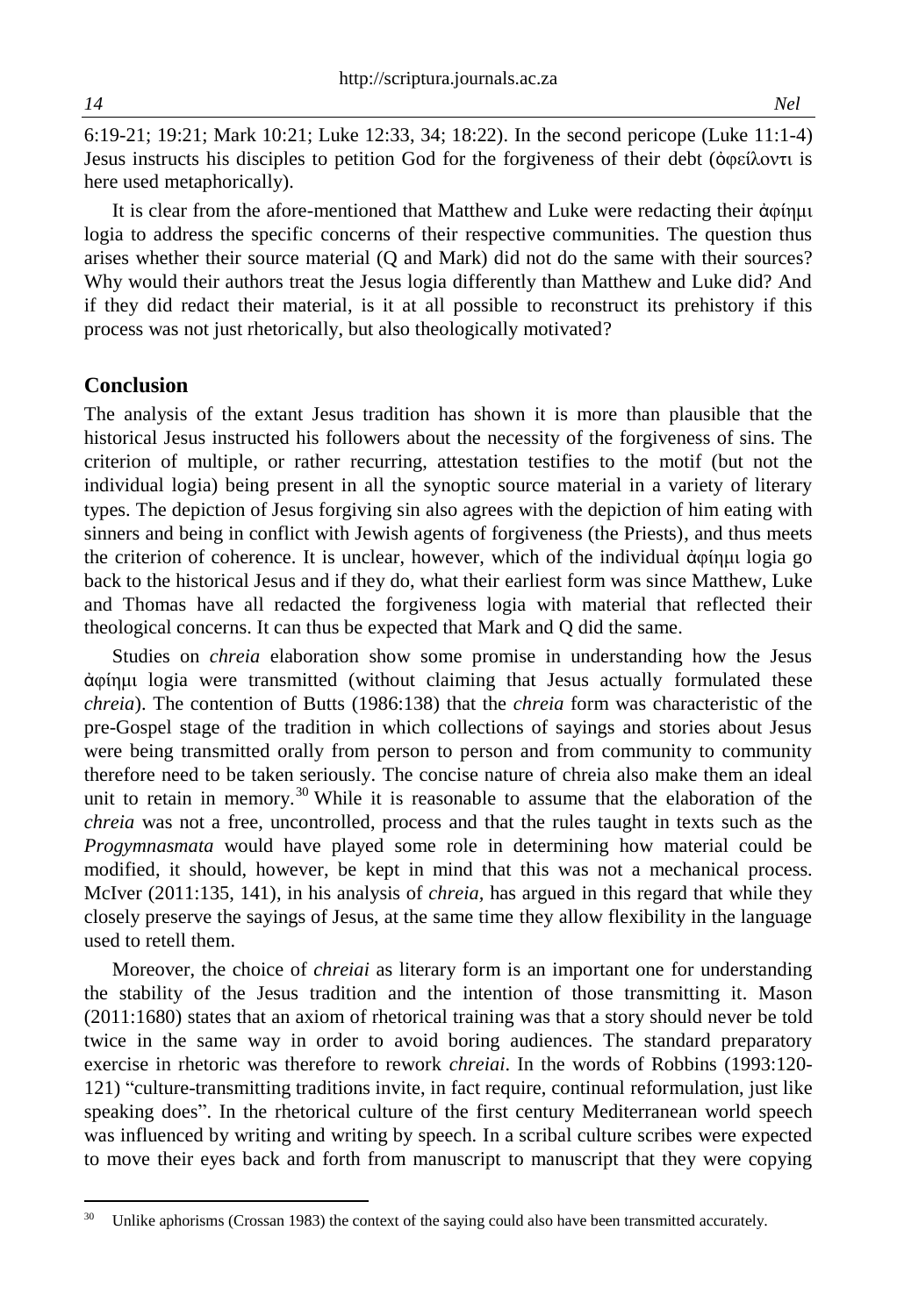http://scriptura.journals.ac.za *The Relationship between the Markan* ἀ*φίημι-chreia and the Historical Jesus 15*

word for word, intentionally modifying wording only for editorial purposes; or to write down what they hear as another person read from a manuscript or performed a speech (Robbins 1993:116). In a rhetorical culture *chreiai* were, however, not copied, but creatively performed. Their aim was not primarily to preserve a saying unchanged, but intentionally to use it creatively in a new context and performance. From the analysis from Mark 2:1-12 and 3:20-35 it is evident that the process of transmission and adaptation of the Jesus tradition led to the addition of new material to the logia of Jesus. It is, however, no easy task to determine how the material might have been reworked (e.g. *chreiai* could be elaborated or abbreviated). When considering the use of the Markan ἀφίημι logia by Matthew and Luke it is apparent that they were also used theologically in a creative way and not only rhetorically edited.

In considering the relationship between Jesus and the forgiveness of sins the question is thus not only whether Jesus was remembered correctly (i.e. the authenticity of the Jesus ἀ φίημι logia) but also how the tradition was utilised rhetorically and theologically in a creative manner. What is apparent in the textual phase of the tradition can also be expected from the less stable oral phase.<sup>31</sup> The possible transmission of the Jesus άφίημι logia as *chreia* indicates that they were never transmitted as 'cold memory' or as a 'frozen tradition'.<sup>32</sup> Stated differently, they were not formulated as a fixed legal code. Preserved as *chreia* their memorisation and transmission process was an invitation to reimagine innovatively the logia of Jesus. *Chreia* were to be performed anew and not only to be repeated verbatim. The ἀφίημι *chreia* were thus not frozen artefacts transmitted in a carefully regulated cold chain, to use a modern metaphor. They were rather incendiaries that ignited the theological imagination of the early church in a context in which the reflection on the practice and nature of forgiveness was deemed critically important – and useful – in all the extant Jesus-traditions.

# **BIBLIOGRAPHY**

- Allison, Dale C 2010. *Constructing Jesus: Memory, Imagination, and History*. Grand Rapids: Baker Academic.
- Allison, Dale C 2009. *The Historical Christ and the Theological Jesus*. Grand Rapids: Eerdmans.
- Allison, Dale C 2004. The Quest for the Plausible Jesus: The Question of Criteria. *Interpretation* 58, 1:88-88.
- Backhaus, Knut 2011. Echoes from the Wilderness: The Historical John the Baptist. In [HMD: Sê hy "In:" wanneer dit 'n boek is, anders as 'n tydskrif?] *Handbook for the Study of the Historical Jesus. Vol. 2.* Leiden: Brill, 1747-1786.

 $31$ <sup>31</sup> John Kloppenborg (2012, 132) has shown that despite the stability of the wording of the measure-for-measure aphorism the fact that it functions in five quite distinct performative contexts (Q 6.37; Luke 6:37-38; Mark 4:24-25; Matt. 7:1-2; 1 Clem. 13:2) it is misleading to insist that it remains intact. Aphorisms are thus also not used or transmitted in an unchanged manner. We also have no way of knowing if an aphorism was falsely attributed to Jesus.

<sup>&</sup>lt;sup>32</sup> Kelber (2005:232) describes the memory process by which the disciples, according to Birger Gerhardsson, committed the teachings of Jesus to memory and then transmitted these teachings by continuous repetition as 'cold memory'. In contrast Kelber (2005:236-237) argues that memory is not a mechanism for the preservation of the verbatim teachings of Jesus, but rather one that is almost certain to introduce significant change into what is recorded (McIver 2011:8).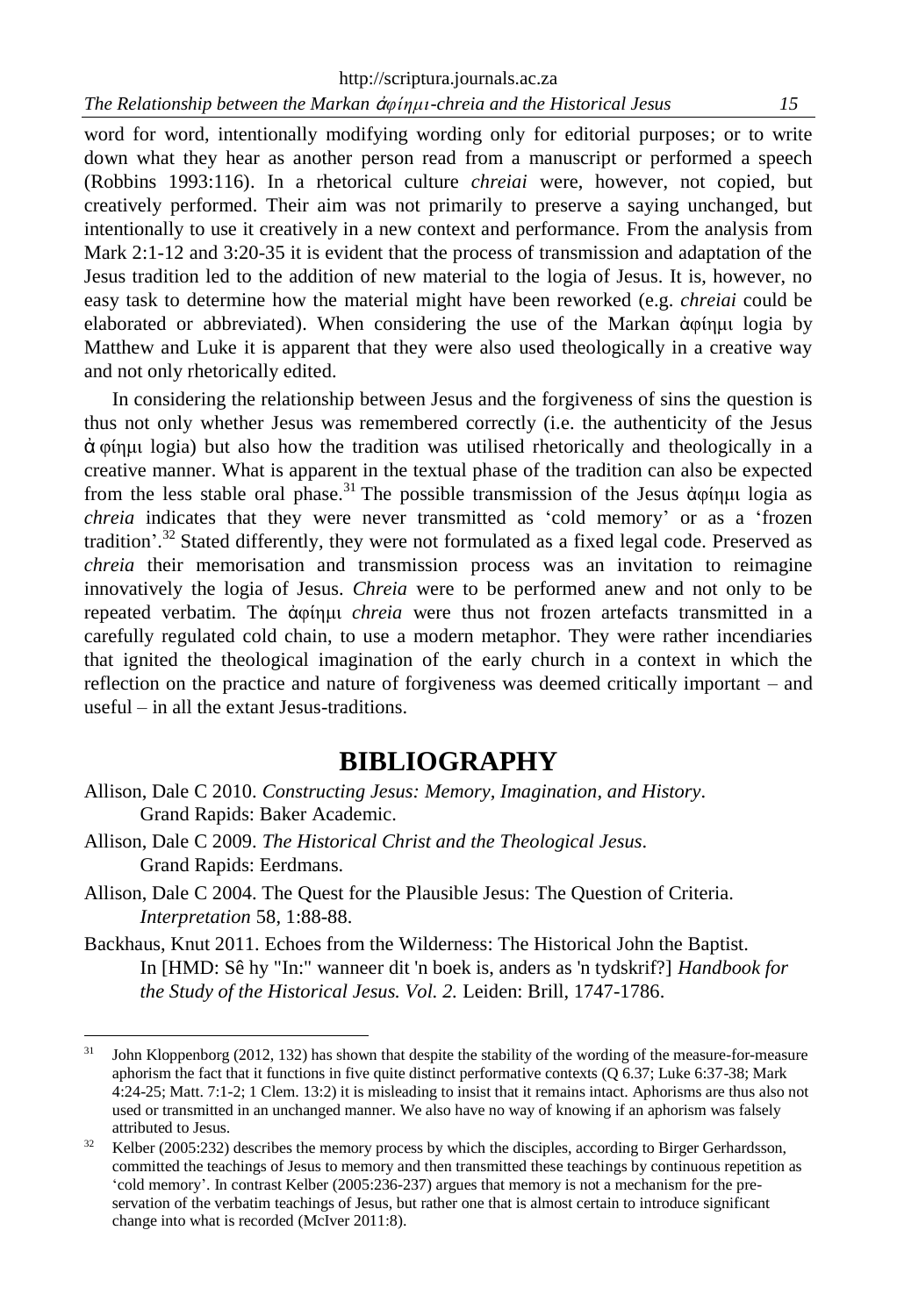- Bauckham, Richard 2006. *Jesus and the Eyewitnesses: the Gospels as Eyewitness Testimony*. Grand Rapids: Eerdmans.
- Buchanan, GW 1982. Chreias in the New Testament. In *Logia: les paroles de Jésus: Mémorial Joseph Coppens*. Leuven: Peeters, 501-505.
- Butts, James R 1986. The chreia in the synoptic gospels. *Biblical Theology Bulletin* 16, 4:132-138.
- Byrskog, S 2007. The Early Church as a Narrative Fellowship: An Exploratory Study of the Performance of the Chreia. *Tidsskrift for Teologi og Kirke* 78, 3:207-226.
- Byrskog, Samuel 2011. The Transmission of the Jesus Tradition. In *Handbook for the Study of the Historical Jesus. Vol. 2.* Leiden: Brill, 1465-1494.
- Chilton, Bruce 2011. Jesus and Sinners and Outcasts. In *Handbook for the Study of the Historical Jesus. Vol. 3.* Leiden: Brill, 2801-2834.
- Crook, Zeba 2014. Matthew, Memory Theory and the New No Quest. *HTS Teologiese Studies / Theological Studies* 70:1.
- Crossan, John Dominic 1983. *In Fragments: The Aphorisms of Jesus*. San Francisco: Harper & Row.
- Crossan, John Dominic 1991. *The Historical Jesus: The Life of a Mediterranean Jewish Peasant*. San Francisco: HarperSanFrancisco.
- Damm, Alex 2013. *Ancient Rhetoric and the Synoptic Problem: Clarifying Markan Priority*. Leiden: Brill.
- Dundes, Alan 1999. *Holy Writ as Oral Lit: The Bible as Folklore*. Lanham: Rowman & Littlefield.
- Funk, Robert W & Hoover, Roy W 1993. *The Five Gospels: The Search for the Authentic Words of Jesus: New Translation and Commentary*. New York: Macmillan.
- Gathercole, Simon J 2014. *The Gospel of Thomas: Introduction and Commentary*. Leiden: Brill.
- Green, Joel B 1995. *The Theology of the Gospel of Luke*. Cambridge; New York: Cambridge University Press.
- Hägerland, Tobias 2012. *Jesus and the Forgiveness of Sins: An Aspect of his Prophetic Mission*. Cambridge: Cambridge University Press.
- Hock, Ronald F & O'Neil, Edward N 1986. *The Chreia in Ancient Rhetoric: The Progymnasmata*. Atlanta: Scholars Press.
- Johnson, Luke Timothy 2005. *TheLetter of James: A New Translation with Introduction and Commentary*. New Haven: Yale University Press.
- Kelber, Werner 2005. The Works of Memory: Christian Origins as MnemoHistory A Response. In *Memory,Tradition, and Text Uses of the Past in early Christianity*. Atlanta: Society of Biblical Literature, 221-248.
- Kloppenborg, John S 2011. Sources, Methods and Discursive Locations in the Quest of the Historical Jesus. In *Handbook for the Study of the Historical Jesus. Vol. 1.* Leiden: Brill, 241-290.
- Mack, Burton L & Robbins, Vernon K 1989. *Patterns of Persuasion in the Gospels*. Sonoma: Polebridge Press.